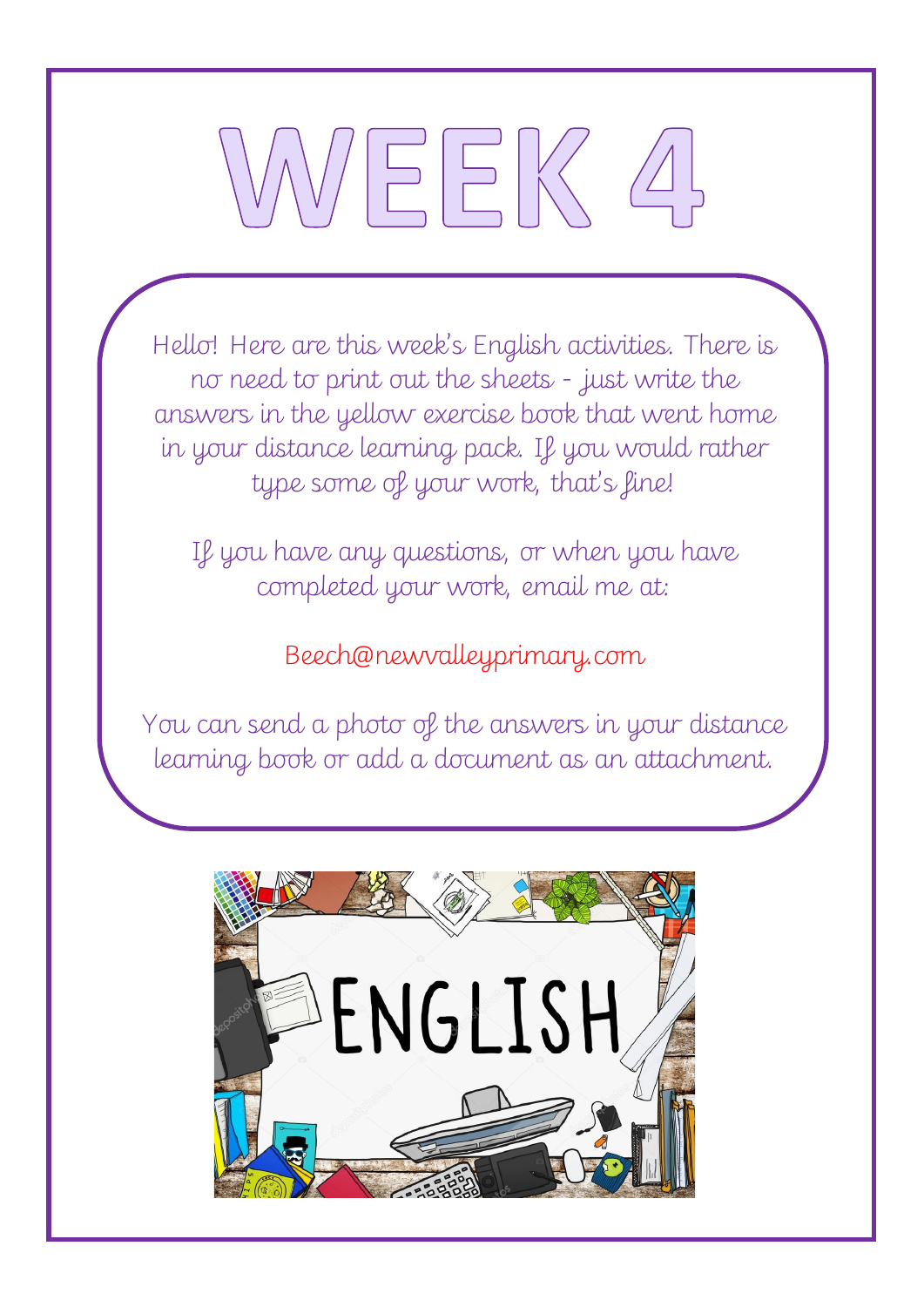

Read page 45, or ask someone to read it to you.



#### This week's lessons are based on Chapter 5 'Behind Bars'



Lowry's 'Coming out of School' 1927



Lowry's 'Returning from Work' 1929

'There were boys all around him, shuffling out to the cold yard, and they blurred into smudges of grey.'

Create your own illustration for this description in the style of Lowry's paintings. Don't worry if you don't have paint, just use a pencil!

You need your copy of…

**BERLIE DOHERTY** 

**STREE** 

'There were boys all around him, shuffling out to the cold yard, and they blurred into smudges of grey.'

This description at the beginning of Chapter 5 reminded me of paintings by L. S. Lowry, an artist born during the Victorian era.

Watch the clip below and have a go at creating your own illustration for this description, in the style of Lowry.

https://www.bbc.co.uk/bitesize/clips/zc9jxnb

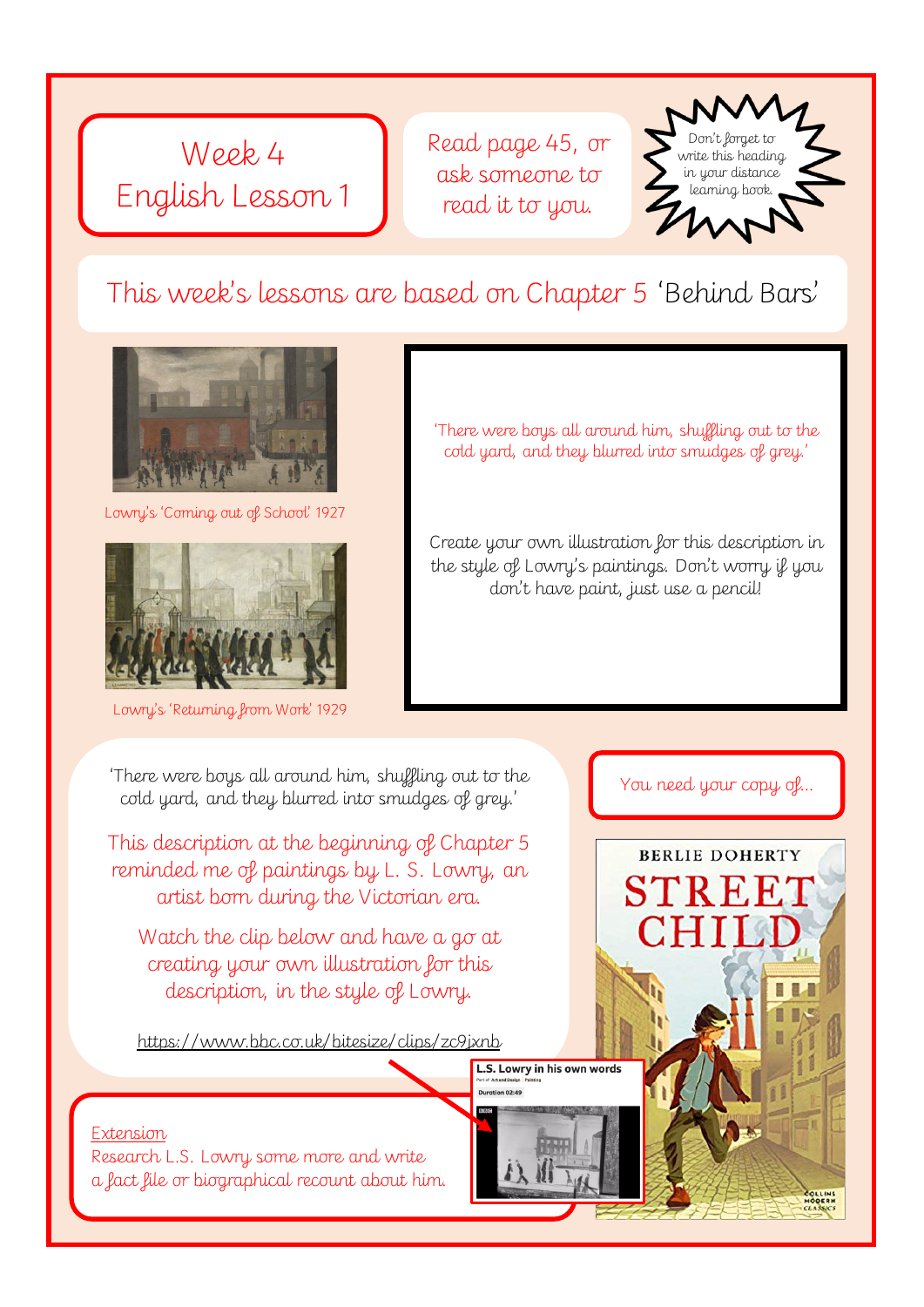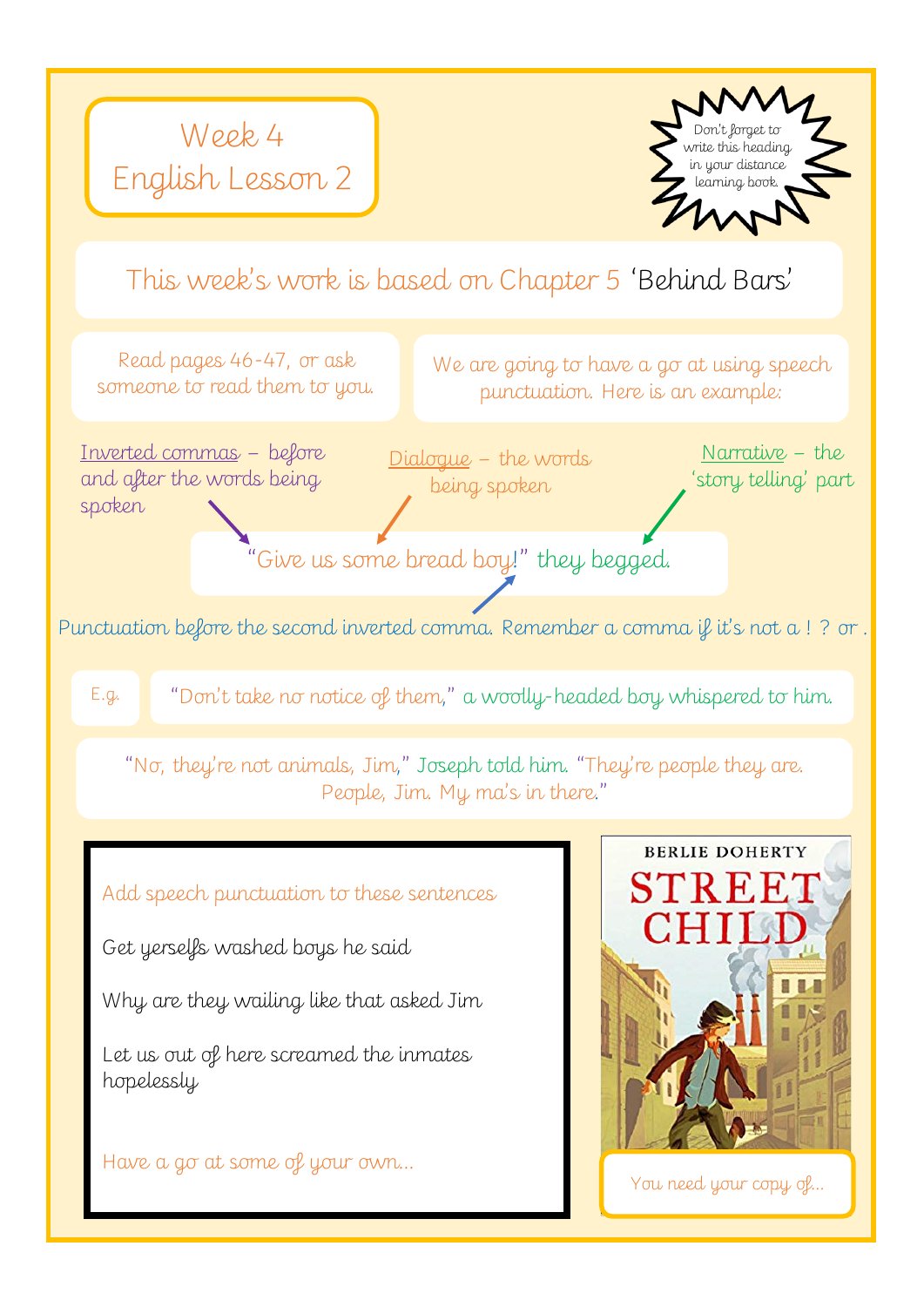

#### This week's work is based on Chapter 5 'Behind Bars'



OK, here's the plan…

Read pages 48 – 50, or ask someone to read them to you.

|                 | <b>Bitesize</b>         |       |                | بمالي                        |
|-----------------|-------------------------|-------|----------------|------------------------------|
| Home            | <b>Daily lessons</b>    | Learn | <b>Support</b> | Careers                      |
| KS <sub>2</sub> |                         |       |                |                              |
|                 |                         |       |                | What is a fronted adverbial? |
|                 | Part of English Grammar |       |                |                              |

Click here to learn more about fronted adverbials https://www.bbc.co.uk/bitesize/topics/zwwp8mn/articles/zp937p3

Jim dreams of escaping. Write down what you think his escape plan is. Be as creative as you can! Try and use fronted adverbials to sequence the steps. Here are some sentence starters…

> First of all, At the break of dawn, Quietly, Finally,

**Extension** What do you predict is going to happen? Will he successfully escape?

You need your copy of…